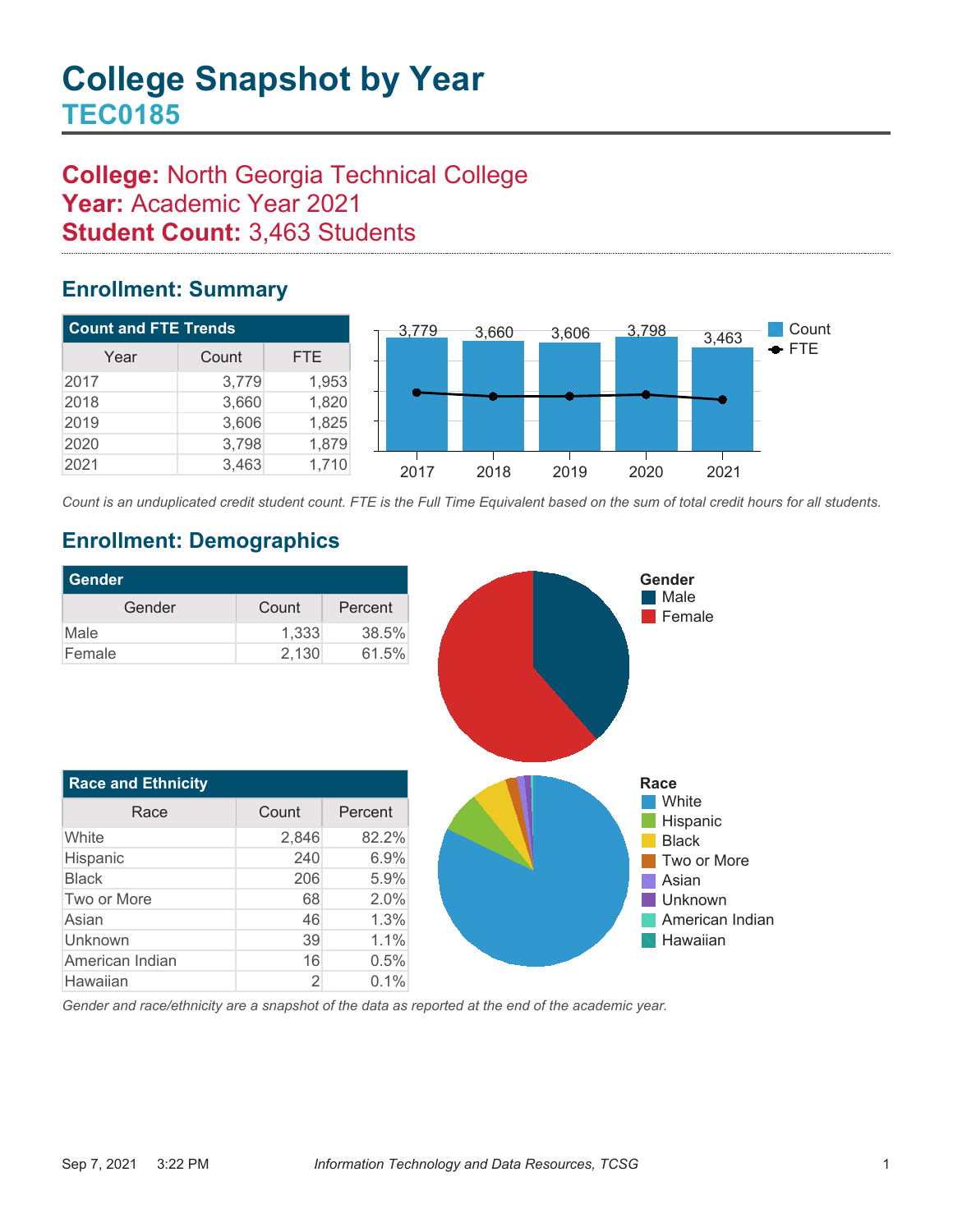# **College:** North Georgia Technical College **Year:** Academic Year 2021

### **Enrollment: Demographics (continued)**

| <b>Top Counties of Residence</b> |                           |                  |  |  |
|----------------------------------|---------------------------|------------------|--|--|
| <b>County of Residence</b>       | <b>Number of Students</b> | Percent of Total |  |  |
| Habersham                        | 717                       | 20.6%            |  |  |
| Stephens                         | 527                       | 15.2%            |  |  |
| White                            | 354                       | 10.2%            |  |  |
| Union                            | 345                       | 9.9%             |  |  |
| Franklin                         | 260                       | 7.5%             |  |  |
| <b>All Other Counties</b>        | 1,273                     | 36.6%            |  |  |

*County of Residence is based on student's address at the time of enrollment.*

| <b>Financial Aid</b> |                           |       |
|----------------------|---------------------------|-------|
| Financial Aid Type*  | Recipient Count   Percent |       |
| Pell or HOPE         | 1.990                     | 57.5% |
| Pell                 | 1,402                     | 40.5% |
| <b>HOPE</b>          | 1,363                     | 39.4% |
| Pell and HOPE        | 771                       | 22.3% |

*\* HOPE refers to HOPE Grant or Scholarship. Only Pell and HOPE recipients are reported. Other financial aid awards are available to students.*

### **Enrollment: Programs**

| <b>Technology Group</b>                   |                      |  |  |
|-------------------------------------------|----------------------|--|--|
| <b>Technology Group</b>                   | <b>Student Count</b> |  |  |
| Agriculture/Natural Resource Technologies | 29                   |  |  |
| <b>Business Technologies</b>              | 423                  |  |  |
| <b>CIS Technologies</b>                   | 85                   |  |  |
| <b>Health Technologies</b>                | 521                  |  |  |
| <b>Industrial Technologies</b>            | 1,387                |  |  |
| Personal Service Technologies             | 418                  |  |  |
| N/A                                       | 728                  |  |  |

*A student may enroll in more than one technology group within an academic year.*

## **Retention**

#### Retention Rate: 72.5%

*Retention Rate based on first-time, regular admitted students enrolled in Fall 2019, who graduated or were still enrolled in a Georgia technical college, University System college or National Clearinghouse college as of the end of the next year (Academic Year 2021).*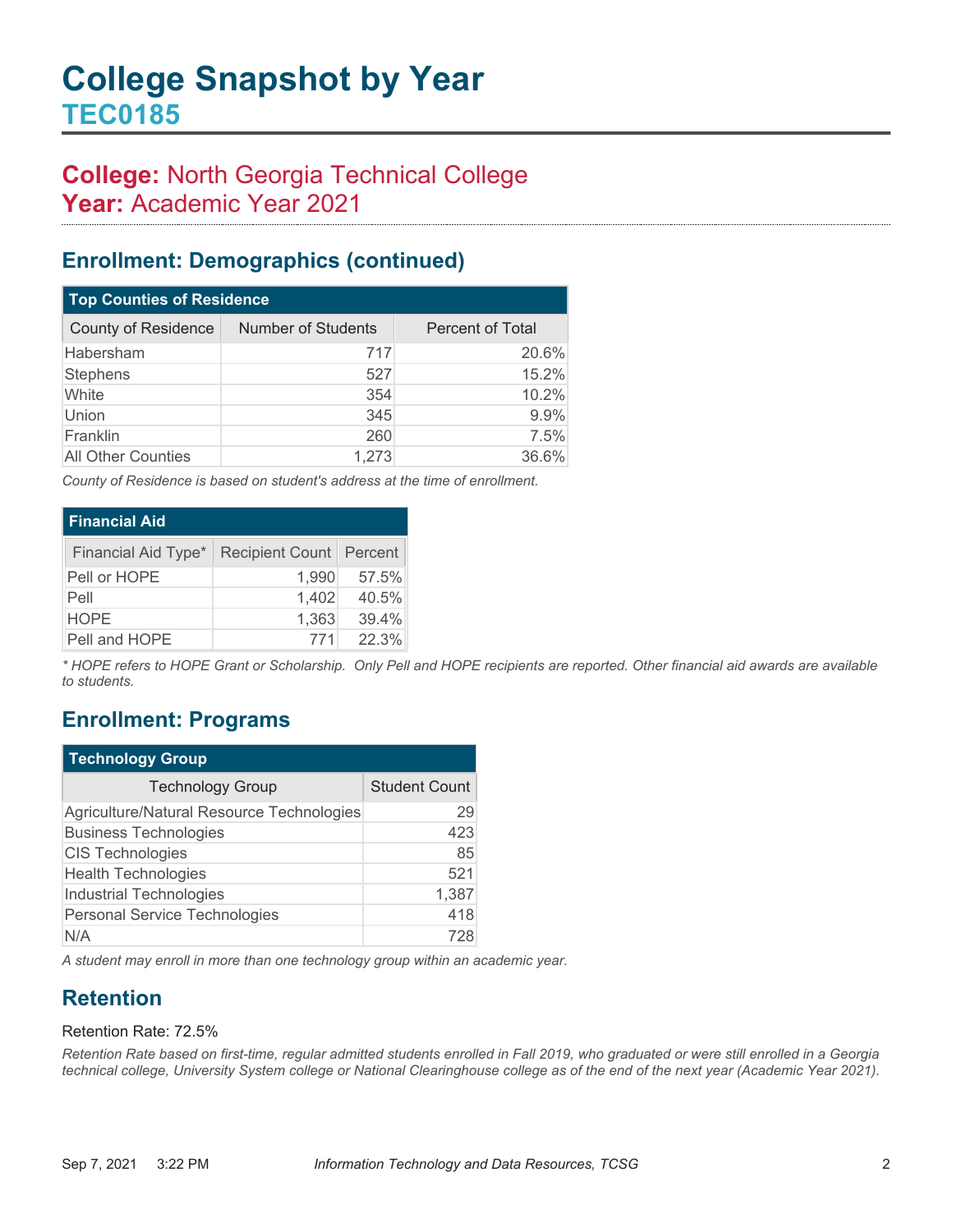# **College:** North Georgia Technical College **Year:** Academic Year 2021

### **Enrollment: Registration Trends**

| <b>Online Enrollment</b> |                     |                       |  |  |
|--------------------------|---------------------|-----------------------|--|--|
| Year                     | <b>Online Count</b> | <b>Online Percent</b> |  |  |
| 2017                     | 1,912               | 50.6%                 |  |  |
| 2018                     | 1,904               | 52.0%                 |  |  |
| 2019                     | 1,988               | 55.1%                 |  |  |
| 2020                     | 2,396               | 63.1%                 |  |  |
| 2021                     | 2,461               | 71.1%                 |  |  |



*Online Enrollment Count is the unduplicated student count of students that are enrolled in at least one course online.*

| <b>Full Time/Part Time Status</b> |       |                     |  |  |
|-----------------------------------|-------|---------------------|--|--|
| <b>Status</b>                     | Count | Percent of<br>Total |  |  |
| Full Time                         | 809   | 31.7%               |  |  |
| Part Time                         | 1.740 | 68.3%               |  |  |



*Only Fall Semester 2020 is reported due to multiple status changes within an academic year.*

# **Enrollment: High School Collaboratives**



*Count is an unduplicated high school student count. Students can be dual enrolled (taking postsecondary courses for both high school and postsecondary credit) or joint enrolled (taking postsecondary courses for postsecondary credit only) or both.*